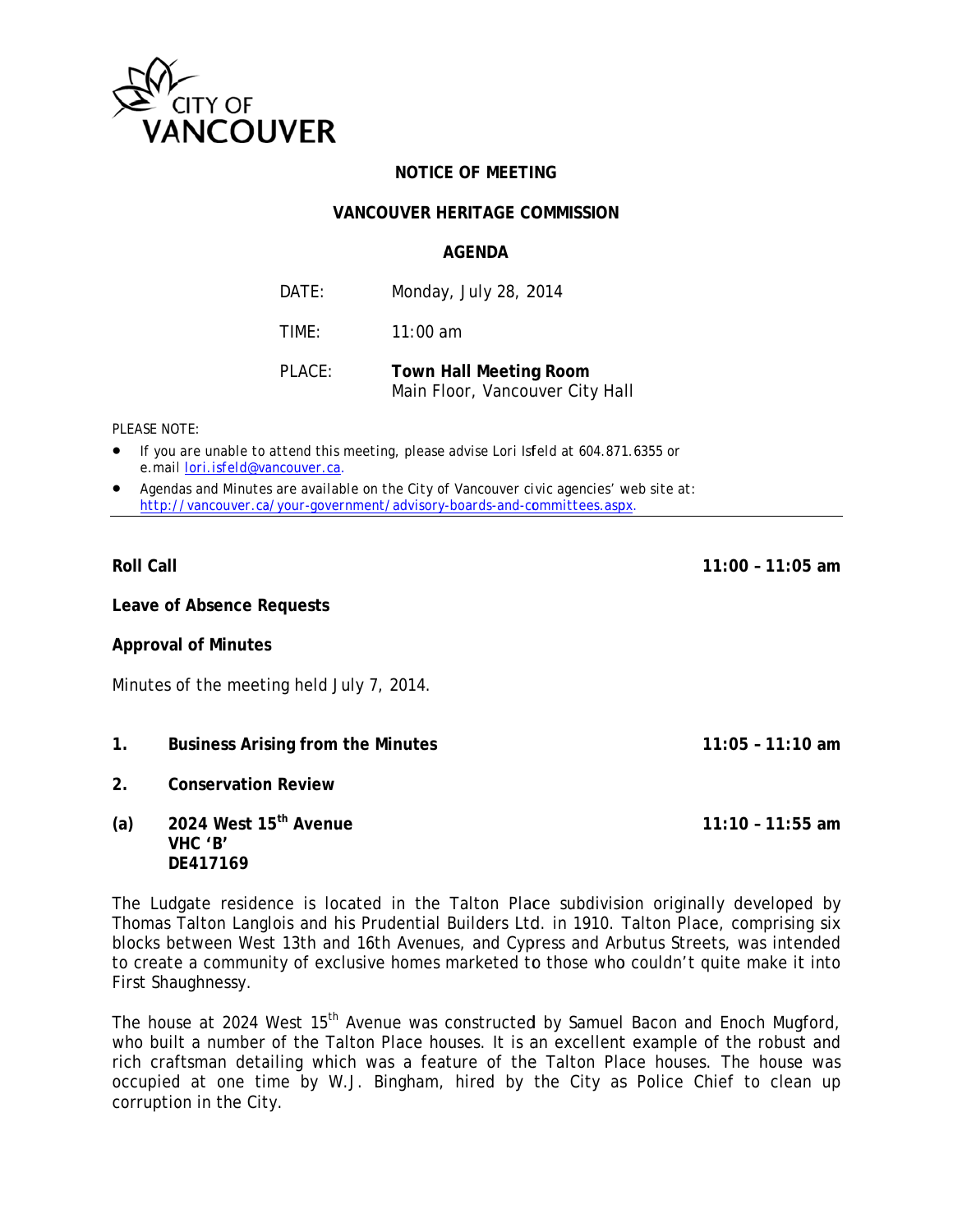The proposal is to rehabilitate the house, convert it to two units, and to construct and infill building at the rear of the property. A zoning summary is provided in Table 1. The SOS for the site was reviewed by the Statement of Significance Sub-Committee on July 7, 2014, and revisions were requested. A proforma review has not been completed yet.

## **Table 1**

| Item               | Item          | Permitted or    | Proposed             |
|--------------------|---------------|-----------------|----------------------|
|                    |               | Required        |                      |
| <b>FSR</b>         | 4,473 sq. ft. | $4,688$ sq. ft. | 5,750 sq. ft. total* |
|                    | 0.71 FSR      | 0.75 FSR        | 0.92 FSR             |
|                    |               | maximum         | (23% over permitted) |
| Number of Dwelling |               | 4 maximum       |                      |
| units              |               |                 |                      |

Issues:

- i) Conservation Plan; and
- ii) Overall proposal including compatibility of the infill building.

Attendees:

- John Atkin, heritage consultant
- Alexandre Ravkov, architect

Staff:

• James Boldt, heritage planner

Attachments:

- Drawings
- Conservation Plan and SOS
- (b) 3143 Crown Street 11:55 12:25 pm **VHR 'C' Municipally Designated**

The one storey bungalow at 3143 Crown Street was voluntarily designated as protected heritage property in the 1990s by the owners at that time. The new owners wish to seek advice from the Commission regarding possible changes to the house to increase the floor area to get three bedrooms. As the house is designated, staff preference and direction to date, is that any alterations/additions should be limited to the main floor and basement at the rear of the house, whereas the owner wants to explore the option of expanding a partially developed attic which now exists. The existing house, despite its low scale, is close to the maximum permitted FSR currently (as the site is shallow). A Statement of Significance has not yet been prepared but the applicant will bring photographs and associated materials.

Issues:

• Advice on possible areas to expand the floor.

Applicant:

• Nicole Howell, heritage consultant

Staff:

• James Boldt, heritage planner